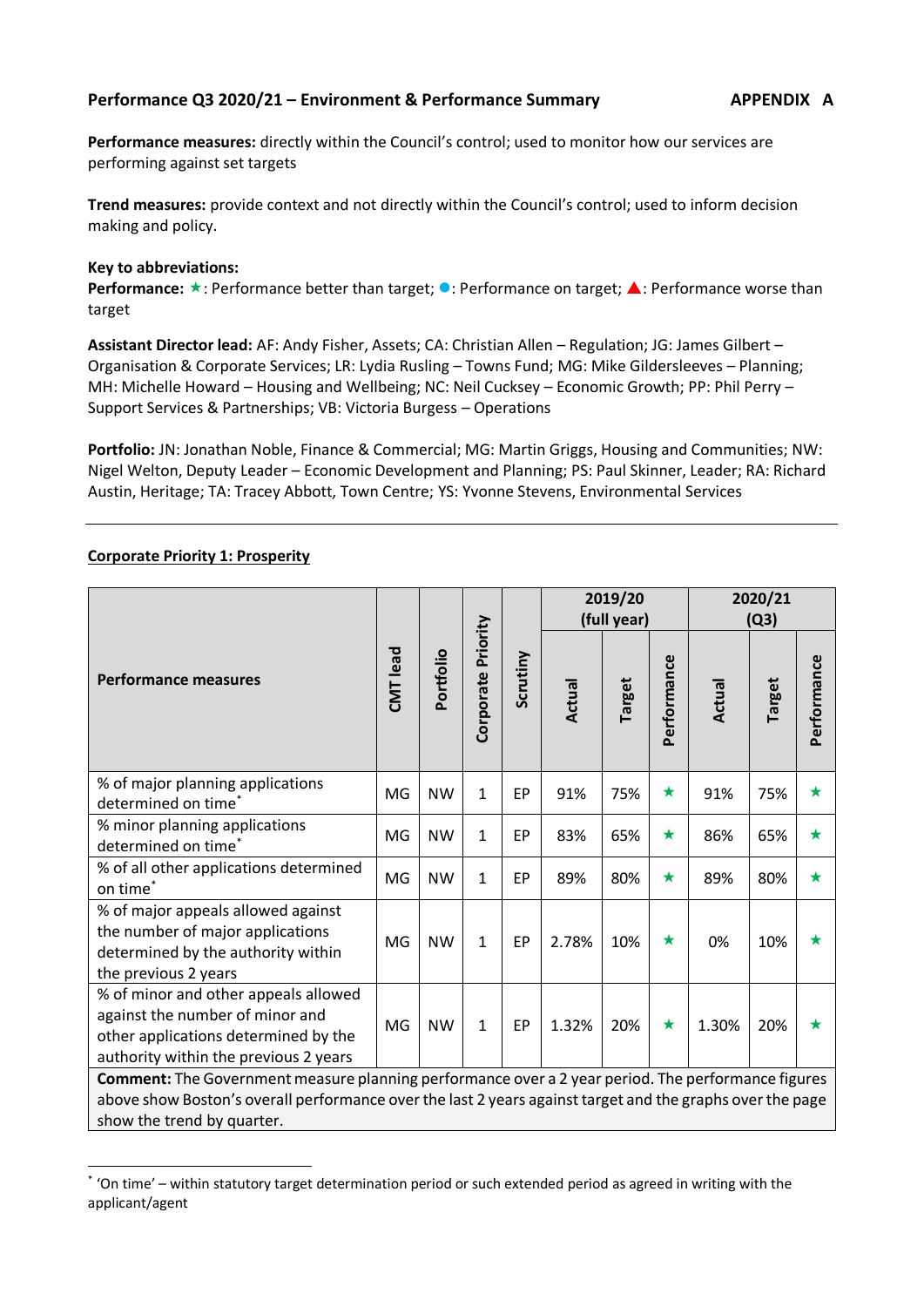|                                                                                           |           |           |                       |           |        | 2019/20<br>(full year) |             | 2020/21<br>(Q3) |               |                    |  |
|-------------------------------------------------------------------------------------------|-----------|-----------|-----------------------|-----------|--------|------------------------|-------------|-----------------|---------------|--------------------|--|
| <b>Performance measures</b>                                                               | CMT lead  | Portfolio | Priority<br>Corporate | Scrutiny  | Actual | Target                 | Performance | Actual          | <b>Target</b> | ၓ<br>č<br>Performa |  |
| Number of businesses visited to<br>support business growth                                | <b>NC</b> | <b>NW</b> | $\mathbf{1}$          | EP        | 79     | 50                     | $\star$     | 58              | 37            | $\star$            |  |
| Number of initiatives to support skills,<br>in partnership with the business<br>community | <b>NC</b> | <b>NW</b> | $\mathbf{1}$          | <b>EP</b> | 11     | 10                     |             | 9               | 7             |                    |  |
| Number of business events attended<br>to promote the Borough                              | <b>NC</b> | <b>NW</b> | $\mathbf{1}$          | EP        | 8      | 4                      | $\star$     | 5               | 3             |                    |  |

### **CP1: trend measures**



# **Major planning applications determined on time**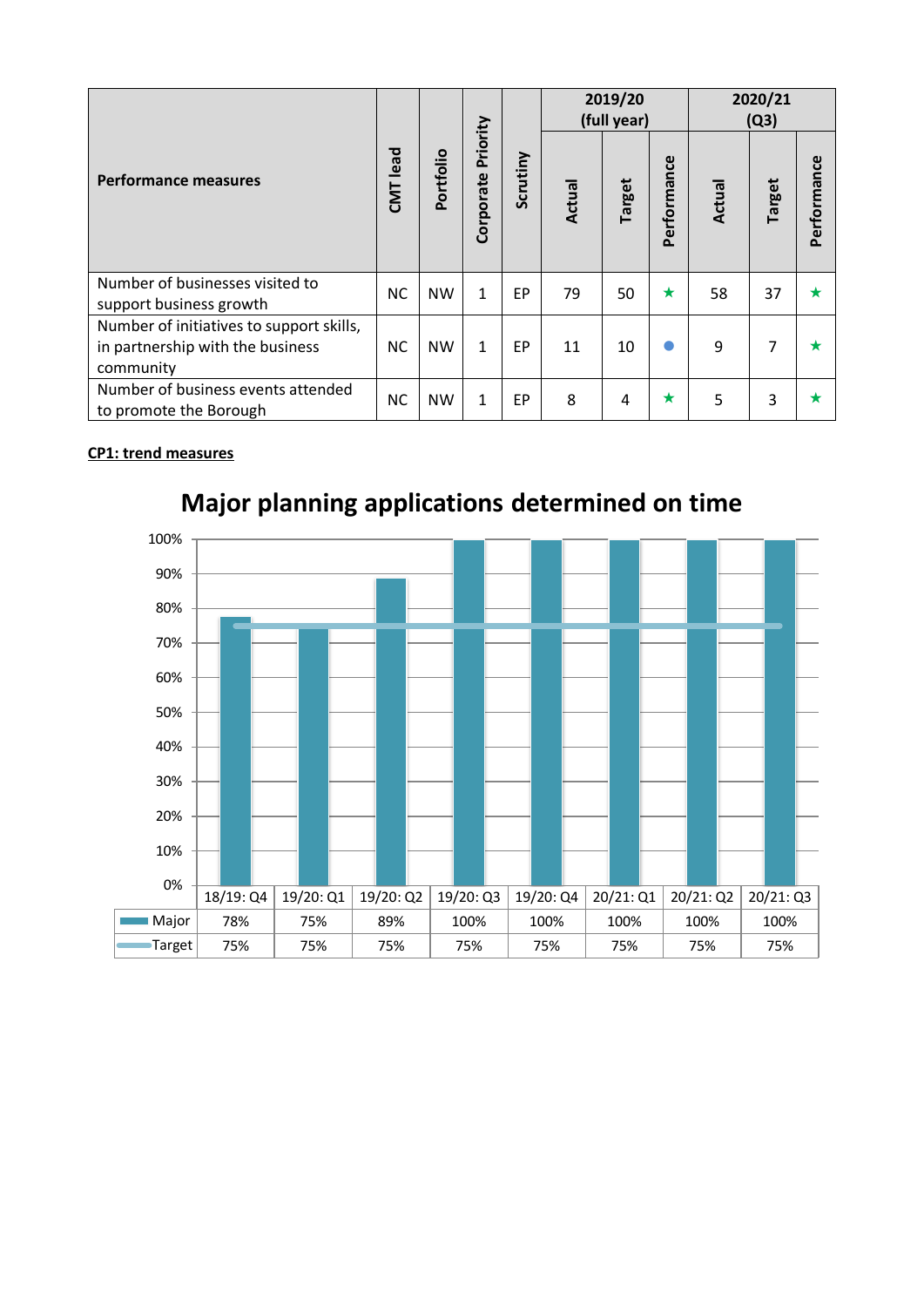

### **Minor planning applications determined on time**





Income from planning applications in Q3 was £147,824.

Income continues to be below target - approximately 30% down year to date. Only 1 or 2 significant sized applications away from meeting target. Overall volume of applications is only marginally lower than equivalent period in 2019. Likely linked to effect of Covid-19.

35 planning applications were determined with time extensions in Q3 (34% of applications determined in the quarter).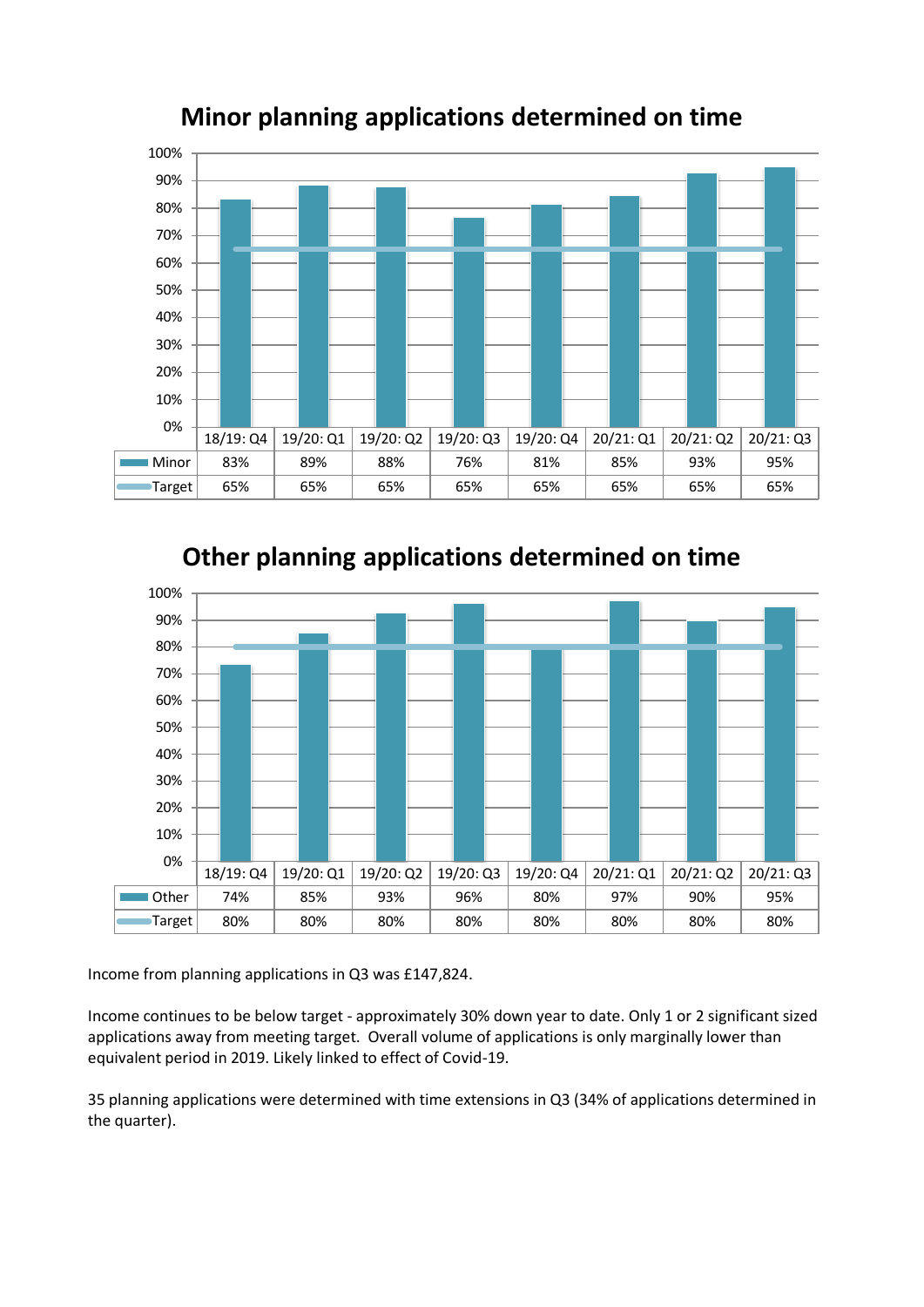### **Collectable business rates**

![](_page_3_Figure_1.jpeg)

Collectable debit less than previous years due to reliefs awarded to support businesses in 2020/21 following Covid-19 outbreak.

Every non-domestic property has a rateable value (RV) which is determined by the Valuation Office Agency (VOA). The RV is broadly representative of the amount for which the premises could be let per annum.

The council multiplies the RV of an individual property, by a 'multiplier' (the national non-domestic multiplier) set by central government. It is set for the whole of England and is effective from the 1 April each year.

This gives the **gross rates payable** for each property before any entitlement to reliefs, exemptions or discounts are applied.

Depending on the individual circumstances of the ratepayer, there are a range of reliefs, discounts and exemptions that they may be entitled to in order to lower the amount of business rates payable. After these reliefs have been applied to a business rates account, the amount payable is referred to as the **net rates payable**.

Both the amount of gross and net rates payable fluctuate on a daily basis. Some examples that are likely to change the amount of gross and/or net rates payable are shown below: -

- Increases and decreases to the RV of a property
- New properties entering the rating list
- Properties being deleted from the rating list
- Changes to the structure of a property (merges/splits)
- Entitlement to discounts, reliefs and exemptions being applied to accounts
- Entitlement to discounts, reliefs and exemptions being removed from accounts

More detailed information can be found on our website <https://www.mybostonuk.com/wp-content/uploads/2020/02/Business-rates-2020-21.pdf>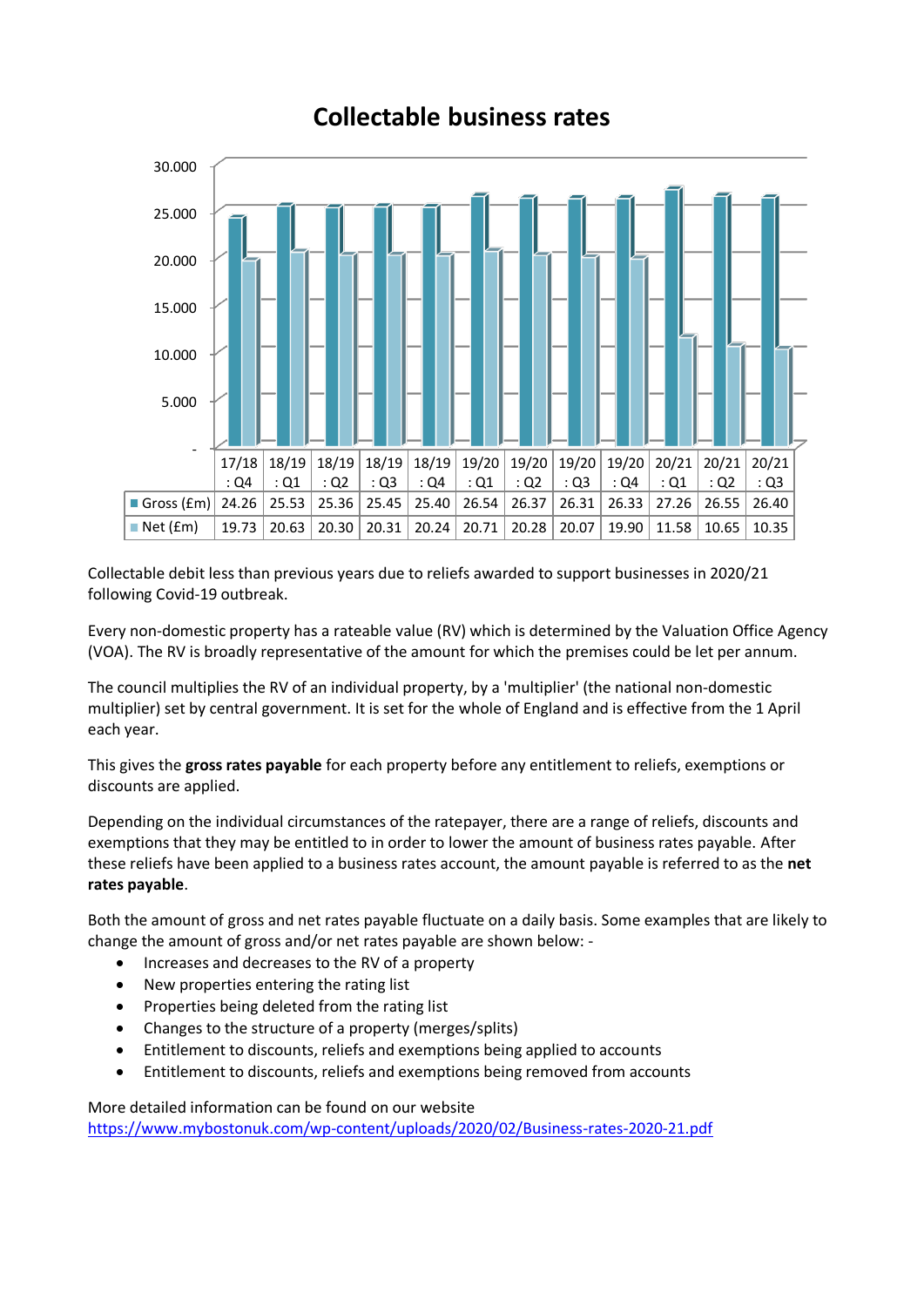### **Corporate Priority 3: Place**

|                                                                                                                                                                                 |           |           |                                |    |                   | 2019/20 (full year) | 2020/21 (Q3) |          |                   |             |  |  |
|---------------------------------------------------------------------------------------------------------------------------------------------------------------------------------|-----------|-----------|--------------------------------|----|-------------------|---------------------|--------------|----------|-------------------|-------------|--|--|
| <b>Performance measures</b>                                                                                                                                                     | CMT lead  | Portfolio | Corporate Priority<br>Scrutiny |    | Actual            | <b>Target</b>       | Performance  | Actual   | <b>Target</b>     | Performance |  |  |
| Car parking income<br>against monthly profile*                                                                                                                                  | AF        | JN        | 3                              | EP | £885,940          | £860,000            | ★            | £164,384 | £675,230          |             |  |  |
| Car Parking permit<br>income vs budget                                                                                                                                          | AF        | JN        | 3                              | EP | £99,744           | £89,950             | $\bigstar$   | £31,524  | £51,960           |             |  |  |
| Comment: 2.5 hours free shopper parking has been available throughout Q3 with COVID restrictions<br>significantly affecting the use of our car parks.                           |           |           |                                |    |                   |                     |              |          |                   |             |  |  |
| Household waste<br>reused, recycled,<br>composted                                                                                                                               | <b>VB</b> | YS        | 3                              | EP | 41.01%            | 41.52%              |              | 41.98%   | 43.70%            |             |  |  |
| Residual household<br>waste per household                                                                                                                                       | <b>VB</b> | YS        | 3                              | EP | 569 <sub>kg</sub> | 553kg               |              | 457kg    | 420 <sub>kg</sub> |             |  |  |
| % of fly tip reports<br>responded to within 3<br>working days                                                                                                                   | <b>VB</b> | YS        | 3                              | EP | 69.30%            | 88%                 |              | 96%      | 88%               | $\bigstar$  |  |  |
| Market Income                                                                                                                                                                   | <b>NC</b> | <b>TA</b> | 3                              | EP | £117,806          | £160,000            |              | £39,697  | £97,500           |             |  |  |
| Comment: We returned to normal in October and then ended up back with further trading restrictions in<br>November. December saw full market return but only at half price rent. |           |           |                                |    |                   |                     |              |          |                   |             |  |  |

### **CP3: trend measures**

-

| <b>Trend measures</b>       |          |                | 2017/18        |                |              |                | 2018/19        |                |                |                | 2019/20        | 2020/21        |                |                |                |
|-----------------------------|----------|----------------|----------------|----------------|--------------|----------------|----------------|----------------|----------------|----------------|----------------|----------------|----------------|----------------|----------------|
|                             | Q1       | Q <sub>2</sub> | Q <sub>3</sub> | Q <sub>4</sub> | Q1           | Q <sub>2</sub> | Q <sub>3</sub> | Q <sub>4</sub> | Q1             | Q <sub>2</sub> | Q <sub>3</sub> | Q <sub>4</sub> | Q1             | Q <sub>2</sub> | Q <sub>3</sub> |
| Number of Stage 1           |          |                |                |                |              |                |                |                |                |                |                |                |                |                |                |
| <b>Antisocial Behaviour</b> | 14       | 11             | 21             | 26             | 19           | 15             | 22             | 25             | 13             | 9              | 31             | 8              | 1              | 23             | 32             |
| (ASB) letters               |          |                |                |                |              |                |                |                |                |                |                |                |                |                |                |
| Number of Stage 2           |          |                |                |                |              |                |                |                |                |                |                |                |                |                |                |
| <b>Antisocial Behaviour</b> | 7        | 7              | 5              | 7              | 3            | 6              | 1              | 6              | 5              | 5              | 23             | 47             | $\overline{2}$ | 4              | 5              |
| (ASB) letters               |          |                |                |                |              |                |                |                |                |                |                |                |                |                |                |
| Number of Acceptable        |          |                |                |                |              |                |                |                |                |                |                |                |                |                |                |
| <b>Behaviour Agreements</b> | 1        | 5              | 6              | $\Omega$       | $\mathbf{1}$ | $\mathbf 0$    | $\mathbf{0}$   | $\mathbf{0}$   | 6              | $\mathbf 0$    | 7              | 3              | $\Omega$       | 0              |                |
| (ABAs)                      |          |                |                |                |              |                |                |                |                |                |                |                |                |                |                |
| Number of Civil             | $\Omega$ | $\mathbf{1}$   | $\mathbf{1}$   | $\mathbf{1}$   | 3            | $\Omega$       | $\Omega$       | $\Omega$       | $\Omega$       | 6              | $\overline{2}$ | $\Omega$       | $\Omega$       | $\Omega$       | <sup>0</sup>   |
| Injunctions secured         |          |                |                |                |              |                |                |                |                |                |                |                |                |                |                |
| Number of Community         |          |                |                |                |              |                |                |                |                |                |                |                |                |                |                |
| <b>Protection Notice</b>    | $\Omega$ | $\mathbf{0}$   | $\mathbf 0$    | $\Omega$       | $\Omega$     | 5              | 1              | 2              | $\Omega$       | $\mathbf 0$    | $\Omega$       | $\overline{2}$ | $\Omega$       | 0              |                |
| Warnings issued             |          |                |                |                |              |                |                |                |                |                |                |                |                |                |                |
| Number of Community         |          |                |                |                |              |                |                |                |                |                |                |                |                |                |                |
| <b>Protection Notices</b>   | 1        | $\Omega$       | $\Omega$       | $\Omega$       | $\Omega$     | 1              | 0              | $\Omega$       | $\overline{2}$ | $\mathbf{0}$   | $\Omega$       | $\Omega$       | $\Omega$       | 0              | O              |
| (CPNs)                      |          |                |                |                |              |                |                |                |                |                |                |                |                |                |                |

<sup>\*</sup> This includes income from tickets purchased via the MiPermit app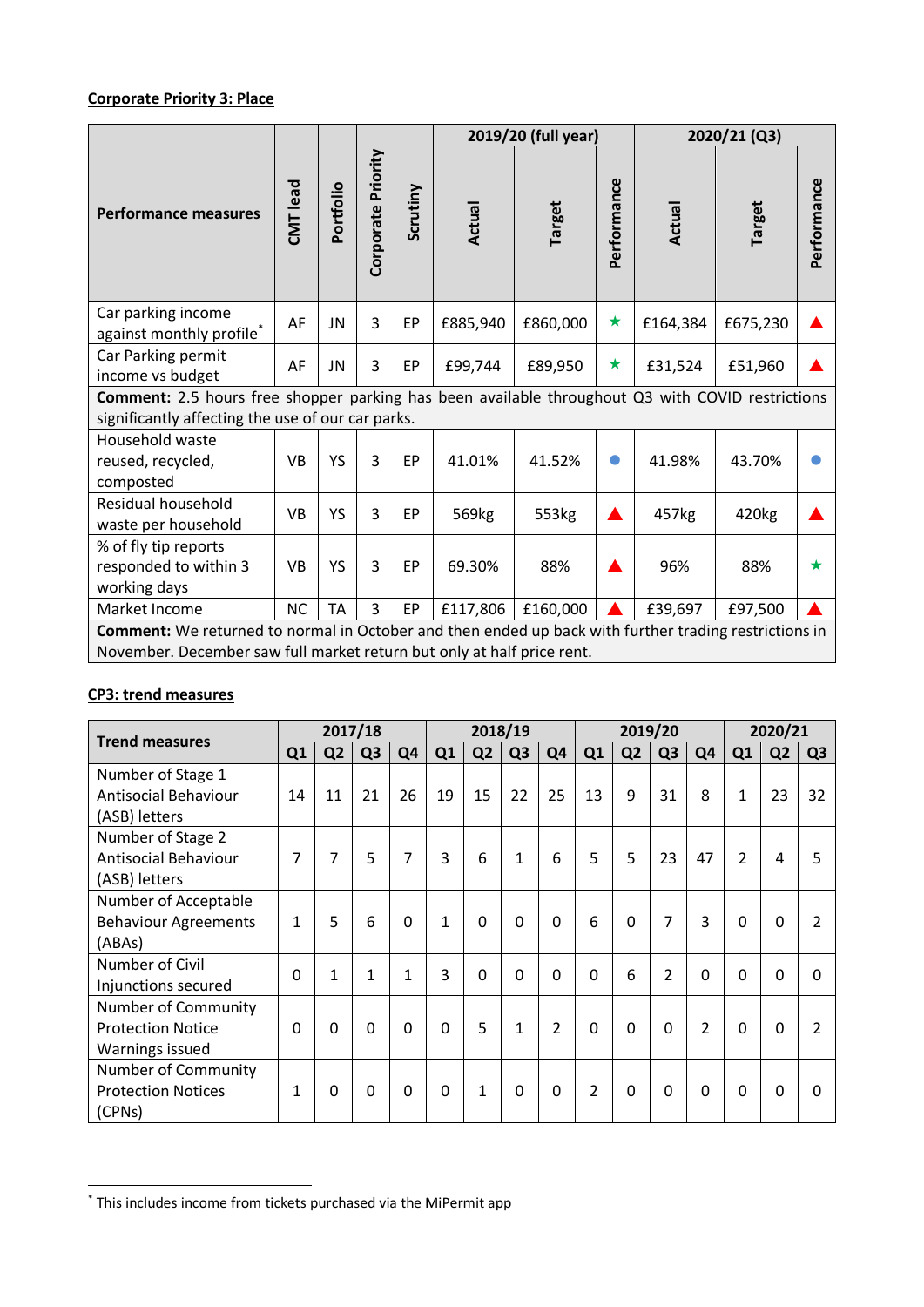| <b>Trend measures</b>     | 2017/18 |             |    |    | 2018/19 |    |  |    |    | 2019/20 |    | 2020/21 |  |  |  |
|---------------------------|---------|-------------|----|----|---------|----|--|----|----|---------|----|---------|--|--|--|
|                           | Ο1      |             | Q3 | Ο4 |         | Ο2 |  | Ο4 | Q1 | Q2      | Q3 | Ο4      |  |  |  |
| <b>Number of Criminal</b> |         |             |    |    |         |    |  |    |    |         |    |         |  |  |  |
| Behaviour Orders issued   |         | New measure |    |    |         |    |  |    |    |         |    |         |  |  |  |
| (CBOs)                    |         |             |    |    |         |    |  |    |    |         |    |         |  |  |  |

## **Number of CCTV directed/assisted arrests**

![](_page_5_Figure_2.jpeg)

## **Number of CCTV evidential packages**

![](_page_5_Figure_4.jpeg)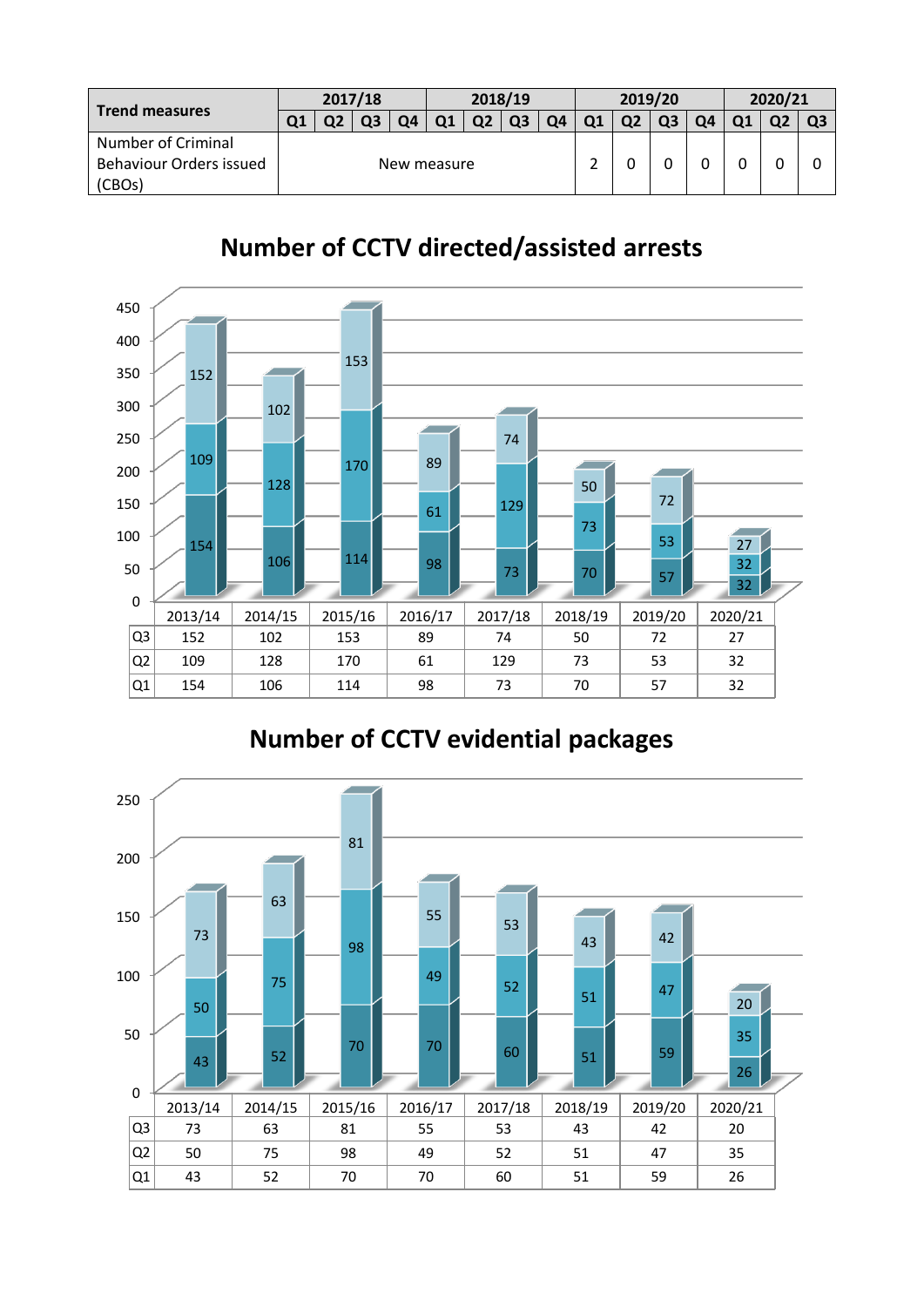![](_page_6_Figure_0.jpeg)

### **Number of CCTV incidents recorded**

### **Guildhall**

Due to Covid-19 the Guildhall was closed throughout the duration of Quarter 3.

The Guildhall has received its mystery shopper Visitor Attraction Quality Assurance Scheme (VAQAS) assessment by Visit England and not only passed but improved its score from last year with positive comments on the prebooking system we had put in place, access arrangements and staffing.

#### Commercial waste:

| <b>Trend measures</b>                                                      | 2020/21 |
|----------------------------------------------------------------------------|---------|
| % growth in income in commercial waste service compared to previous year   | $+6%$   |
| % growth in number of commercial waste customers compared to previous year | $+28%$  |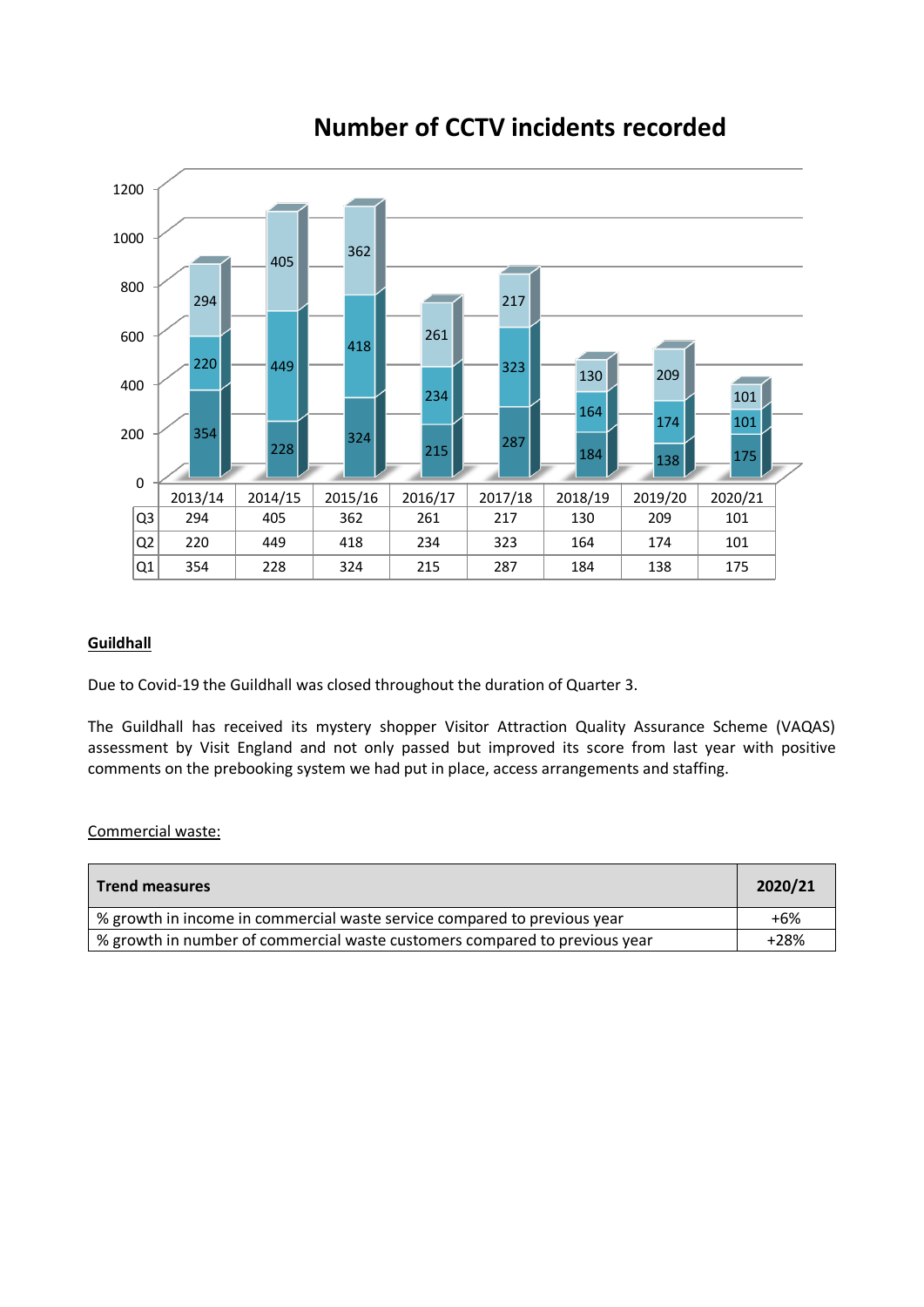![](_page_7_Figure_1.jpeg)

**Number of fly tip incidents (by month)**

### **Fly tip incidents by type**

![](_page_7_Figure_4.jpeg)

 $19/20: Q3$  20/21: Q3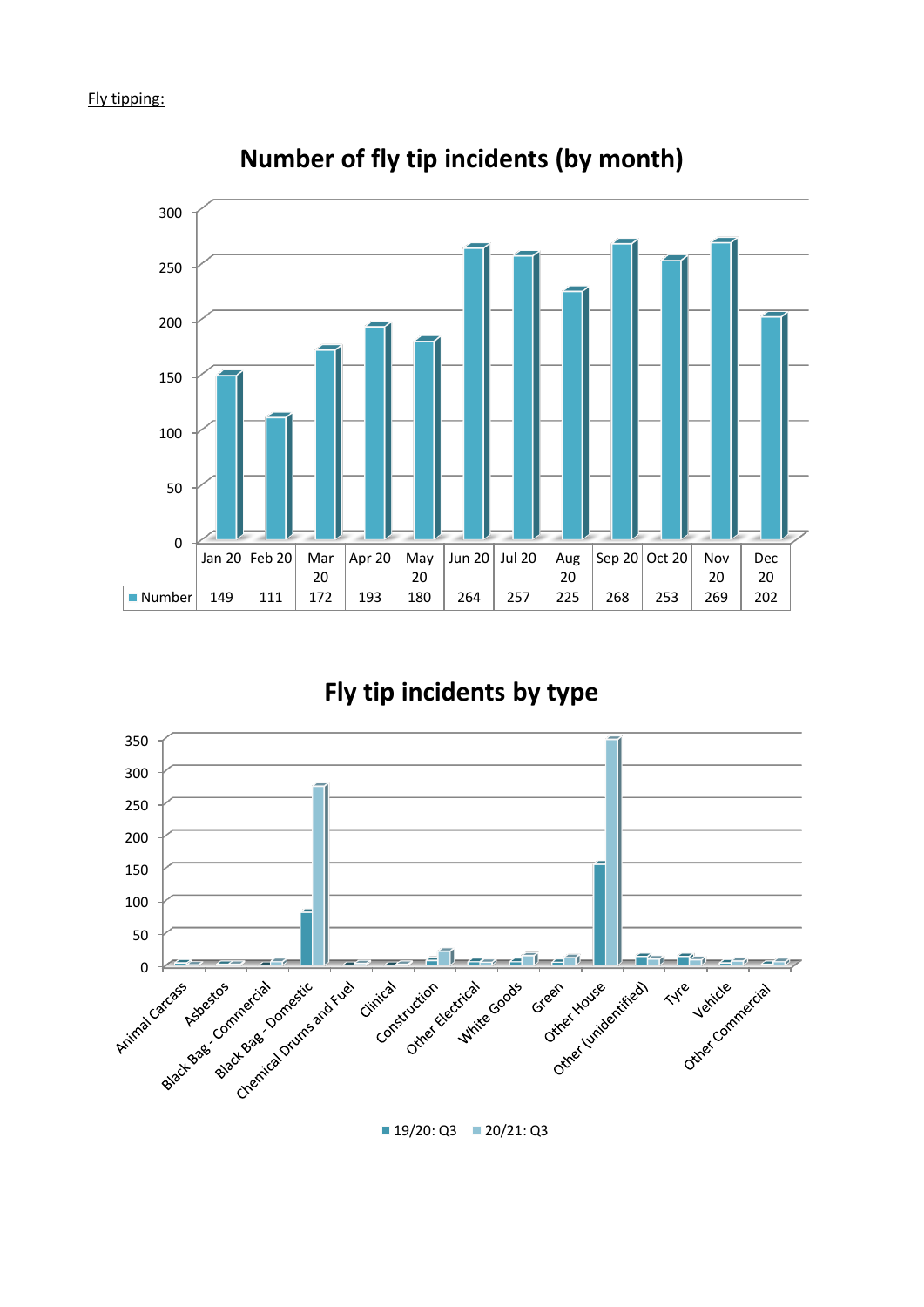## **'Other household' items**

![](_page_8_Figure_1.jpeg)

This does not correspond exactly to the number of 'other household' items overall because there may be multiple types of items in one 'other household' incident.

![](_page_8_Figure_3.jpeg)

## **Fly tip incidents by volume**